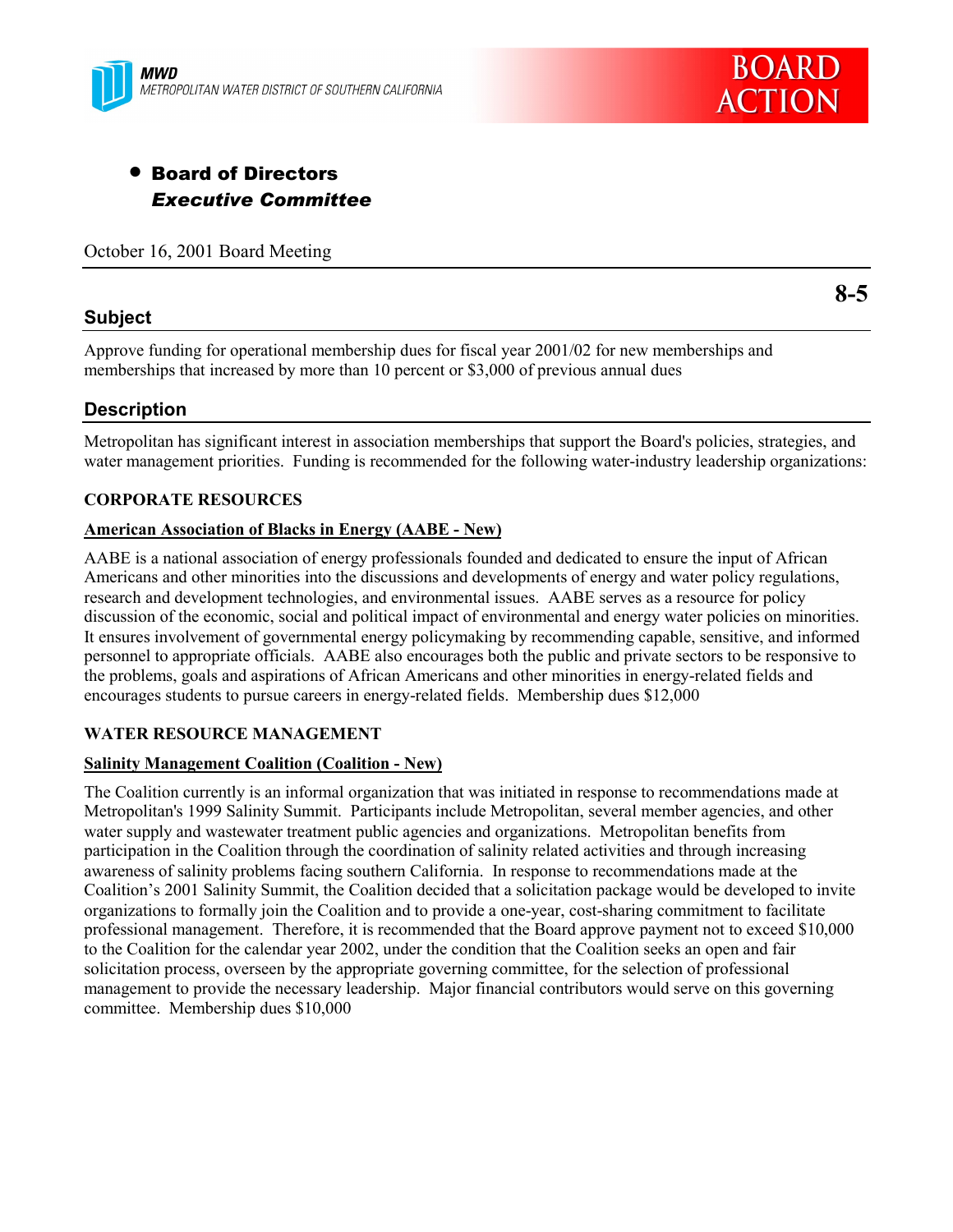# **WATER SYSTEM OPERATIONS**

# **American Water Works Association (AWWA)**

AWWA is an international organization dealing with procurement, treatment, and delivery of water. It is the principal association of the water industry. The local unit is the California-Nevada section. A number of Metropolitan employees are members of the association and are actively involved in the activities of the association on the international, national, and state level. Metropolitan has been a member since August 1944. Membership dues \$13,801 (increase of 16 percent actual cash layout over FY 2000/01)

## **Business and Industry Council on Emergency Preparedness and Planning (New)**

This organization provides a forum for information exchange and training for emergency preparedness and planning for public and private organizations, including large and small private business, federal, state, city and county organizations, and law enforcement and fire departments. Membership dues \$262

## **California Municipal Utilities Association (CMUA)**

CMUA has represented publicly owned water, gas and electric utilities throughout California since 1933 and is the only association, which combines these important utility services. CMUA is also the only lobbying association, which concentrates on urban water issues to the exclusion of agricultural issues. Metropolitan joined CMUA in September 1946. Metropolitanís Sacramento office works closely with CMUA staff. CMUA and its member electric utilities have also been actively engaged in the establishment, transition phases, operations, and future of the California Independent System Operator (ISO) and Power Exchange (PX). These efforts related to the electrical industry are supported by a special assessment. A total of \$45,297, consisting of \$35,297 membership and special assessment of \$10,000 (increase is special assessment only)

## **Western Systems Coordinating Council (WSCC)**

WSCC was organized in 1967 to promote reliability and adequacy of bulk power supply through coordinated operation and planning and is now comprised of organizations from the western United States, Canada, and northern Mexico. By having a representative on the council and a member on its standing committees, Metropolitan is apprised of current trends and developments in the fields of electric generation, transmission, and legislation. Metropolitan has been a member of WSCC since its inception. A total of \$29,763, consisting of \$5,000 membership and special ISO assessment of \$24,763 (increase is ISO assessment only)

## **EXTERNAL AFFAIRS**

Operational memberships were previously approved (see **Attachment 1**).

# **Policy**

Metropolitan Water District Administrative Code ß 11202: Payment of Dues; ß 11203: Participation in Projects or Programs Serving District Purposes.

# **CEQA**

The proposed action is not defined as a project under CEQA, because it involves the creation of government funding mechanisms or other government fiscal activities which do not involve any commitment to any specific project which may result in a potentially significant physical impact on the environment (Section 15378 (b)(4) of the State CEQA Guidelines). In addition, where it can be seen with certainty that there is no possibility that the proposed action in question may have a significant effect on the environment, the proposed action is not subject to CEQA (Section 15061(b)(3) of the State CEQA Guidelines).

The CEQA determination is: Determine that the proposed action is not subject to the provisions of CEQA per Sections 15378(b)(4) and 15061(b)(3) of the State CEQA Guidelines.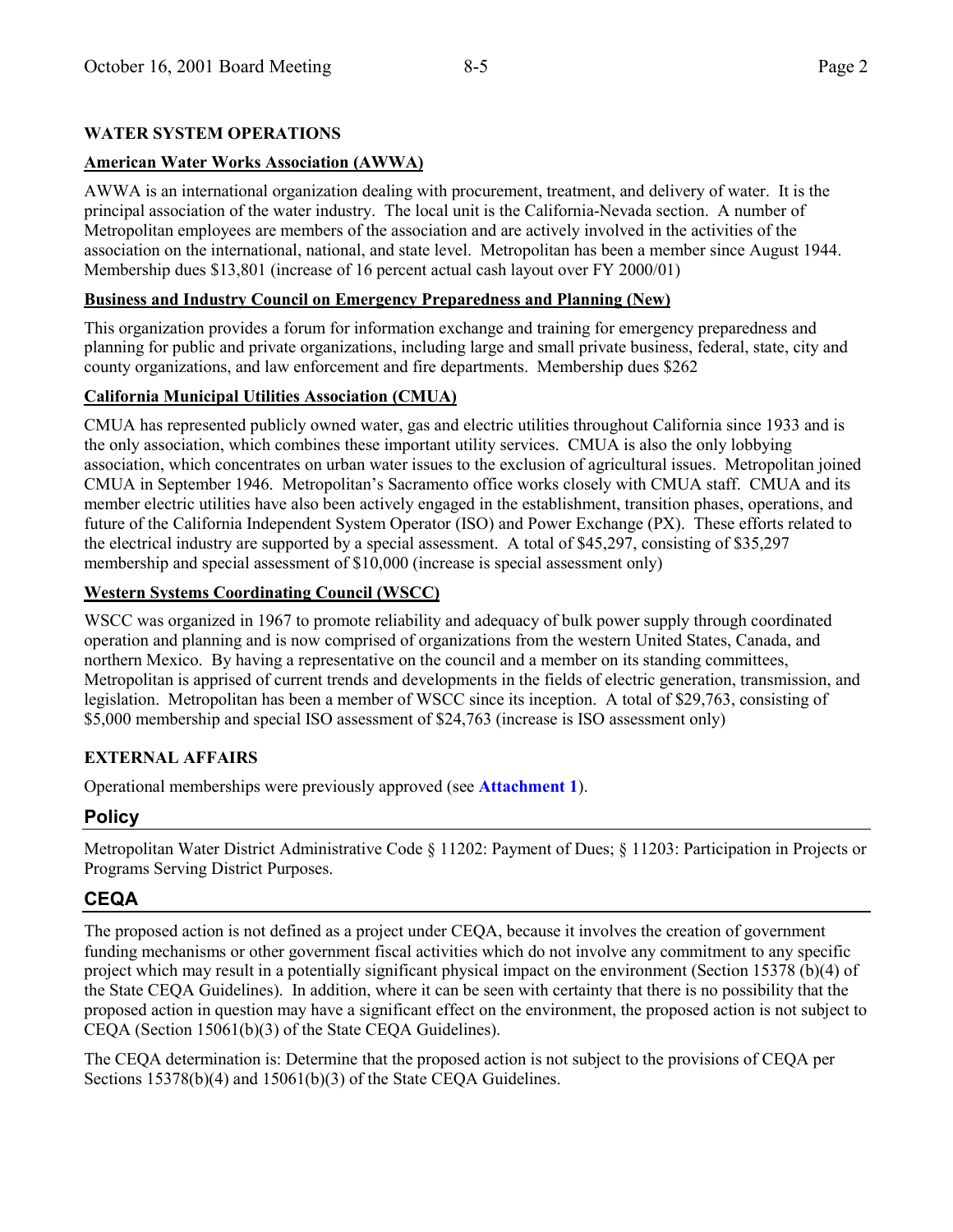# **Board Options/Fiscal Impacts**

#### **Option #1**

Adopt the CEQA determination and authorize the Chief Executive Officer to pay the above-listed expected membership dues/assessments for calendar year 2002, to be paid in FY 2001/02. **Fiscal Impact: \$112,000**

#### **Option #2**

Do not authorize funding one or more of these memberships. **Fiscal Impact:** None

#### **Staff Recommendation**

Option #1

9/12/2001 *Adán Ortega, Date*

*Vice President & Group Manager, External Affairs*

9/13/2001 *Date*

*Ronald R. Gastelum Chief Executive Officer*

Attachment 1 - Revised Board Letter 8-5 (dated May 15, 2001), Approve funding for External  **Affairs operational memberships for FY 2001/02**

BLA #1251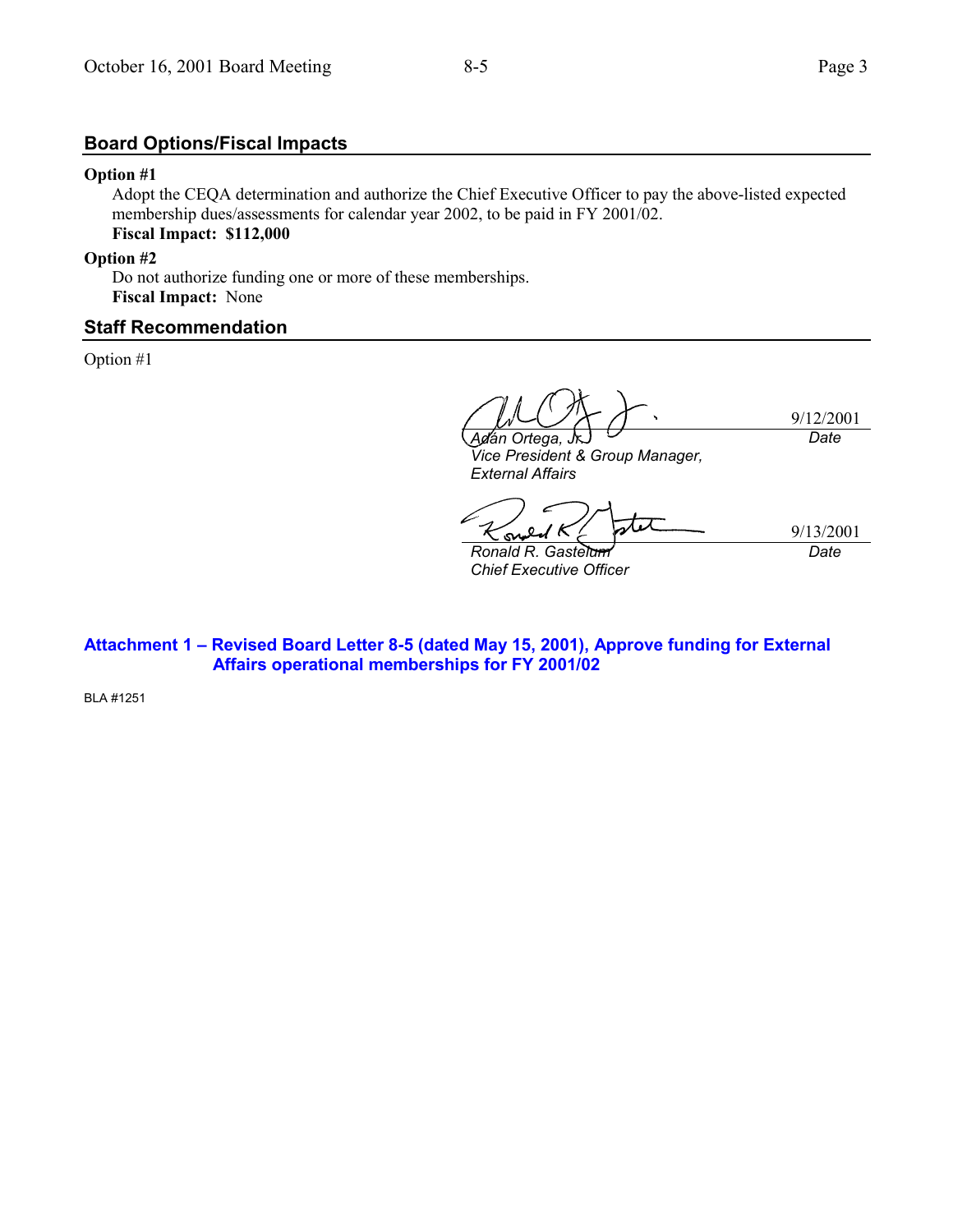

**MWD** METROPOLITAN WATER DISTRICT OF SOUTHERN CALIFORNIA



# • Board of Directors *Communications, Outreach and Legislation Committee*

# May 15, 2001 Board Meeting

# **Subject**

# **Revised 8-5**

Approve funding for External Affairs operational memberships for fiscal year 2001-02

# **Description**

Metropolitan has significant interest in association memberships that support the Board's policies, strategies and water management priorities. Funding is recommended for the following water-industry leadership organizations:

# **Association of California Water Agencies (ACWA)**

Largest and oldest coalition of water agencies. Provides forum for exchange and dissemination of information and knowledge to support or oppose legislation, both at federal and state levels. \$12,640

# **Public Officials for Water & Environmental Reform (POWER)**

Provides a forum for water resources discussion by leaders and professionals from the water industry, government, and the environmental community, representing California and other western states. \$5,000

## **Resource Landowners Coalition**

Formed in 1994, the organization's mission is to develop public policy that would facilitate and maximize economic use of resource lands while maintaining open space or rural characteristics. The group focuses on water quality techniques and programs, including incentive-driven watershed management efforts, agricultural land use, and habitat issues. \$10,000

## **Riverside County Regional Park and Open-Space District**

Coordinates an environmental elementary education program at the Santa Rosa Plateau Ecological Reserve in southwestern Riverside. Programs are typically co-sponsored with the Nature Conservancy. This is the second year of Metropolitan's five-year commitment to sponsor educational programs at the Santa Rosa Plateau Ecological Reserve. Metropolitan anticipates extending its sponsorship for the remaining three years, but the park and open space district should seek other funding following completion of the agreement. \$85,396

## **Southern California Water Committee, Inc.**

Forum for eight Southern California counties (Los Angeles, Orange, San Diego, San Bernardino, Riverside, Ventura, Kern, Imperial), in addition to 200 members, representing business, government, water agencies and private citizens. Focus on securing adequate, reliable, affordable, quality supply of water for all California. \$5,000 15,000

## **Urban Water Institute**

Provides non-partisan exchange of information regarding emerging technologies and policy issues to the water resources industry, with emphasis on water economics, management and resources. \$35,000 10,000

# **Water Education Foundation**

Provides broad water education programs, such as the Colorado River project, a one-year water leaders class, water law policy briefings, and others. \$26,000